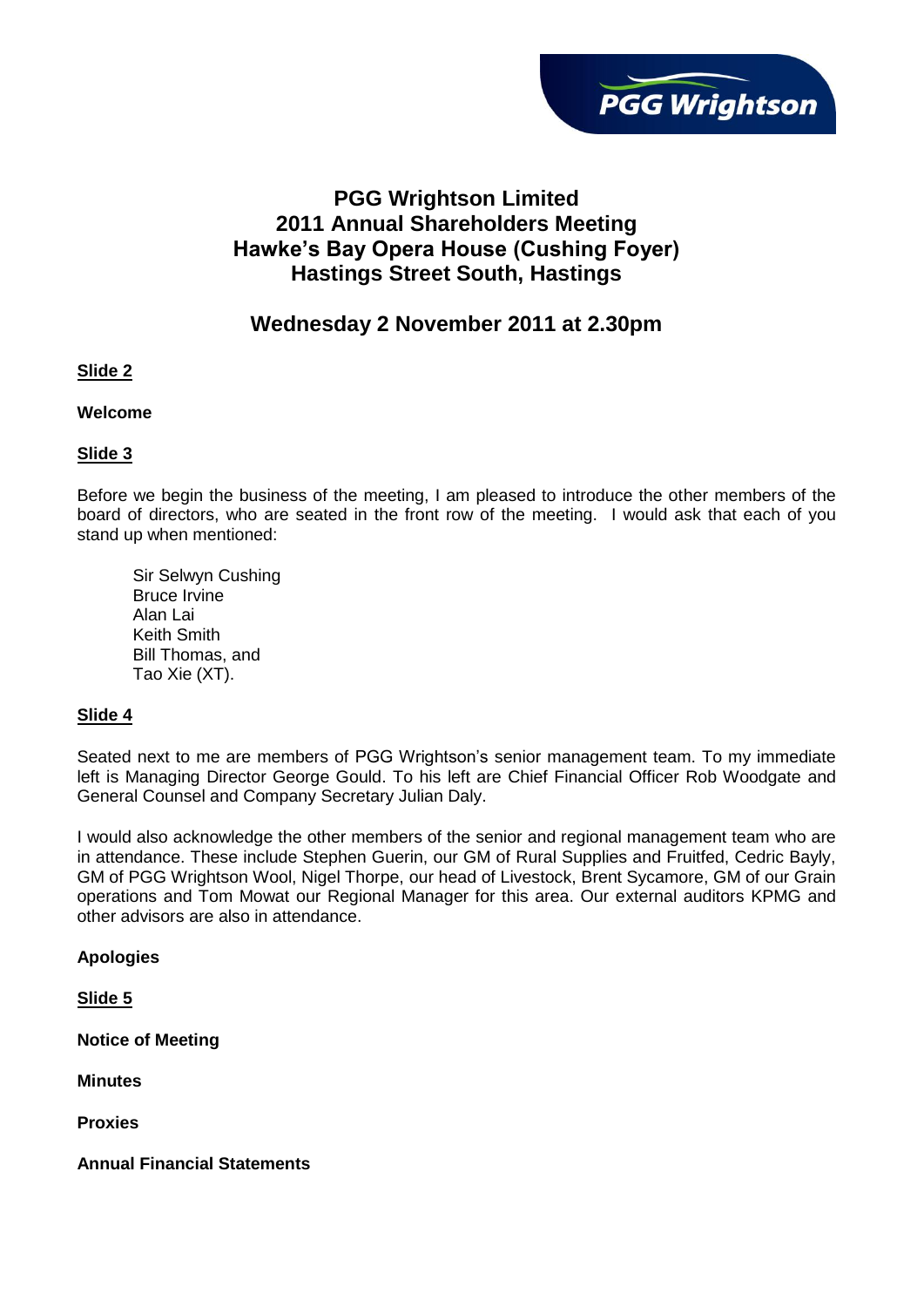### **Slide 6**

We now move to the main business of the meeting. My role will be to lay the groundwork with a high level review of the past financial year – including events post balance date and our strategic intent as we move forward into the current year.

Rob Woodgate, our CFO, will then run through the financial performance of the group with George Gould finishing with some operational insight into the underlying businesses and how they are tracking into the current financial year.

At that point there will be an opportunity for questions and general discussion and I will outline the procedure for that part of the meeting when we reach it.

Following our general discussion, the business of the meeting comprises six resolutions, which were outlined in the Notice of Meeting. Voting on the resolutions will be by voice unless inconclusive in which case I may call for a show of hands or a poll.

### **Slide 7**

The past financial year came with its fair share of challenges. For PGG Wrightson, the 2010 / 2011 financial year represented a defining period for the company, not least of which was related to the partial takeover led by Agria, which was completed in May.

The board and management applied itself to getting the company back to an even keel, motivated by a desire to get back to commercial basics while ensuring PGG Wrightson businesses are well positioned to take advantage of market opportunities as they present themselves.

This is particularly important given the opportunities that can be brought on board with our new major shareholder, Agria.

Our priority during the past year was to get the right people in the right places in our business – focused on supporting our farming clients throughout the country. A first step in this direction was taken in December last year with the appointment of George Gould as Group Managing Director. The board is pleased with the progress of the group under his management.

Following George"s appointment several other key management changes took place in Livestock, Wool, and Rural Supplies and Fruitfed, which are now being well run by highly experienced managers and leaders in their field. George will elaborate further on this in this presentation.

There were some notable transactions during the year including:

- $\triangleright$  the sale of PGG Wrightson's shareholding in NZ Farming Systems Uruguay
- continued expansion of AgriTech in New Zealand and Australia and progress in important and growing South America markets
- $\triangleright$  formation of PGG Wrightson Wool following the unsuccessful capital raise by WPI. I would note that we have subsequently now transferred Wools of NZ into a grower owned Trust ; and
- $\triangleright$  the sale of our stake in New Zealand Merino to grower owners.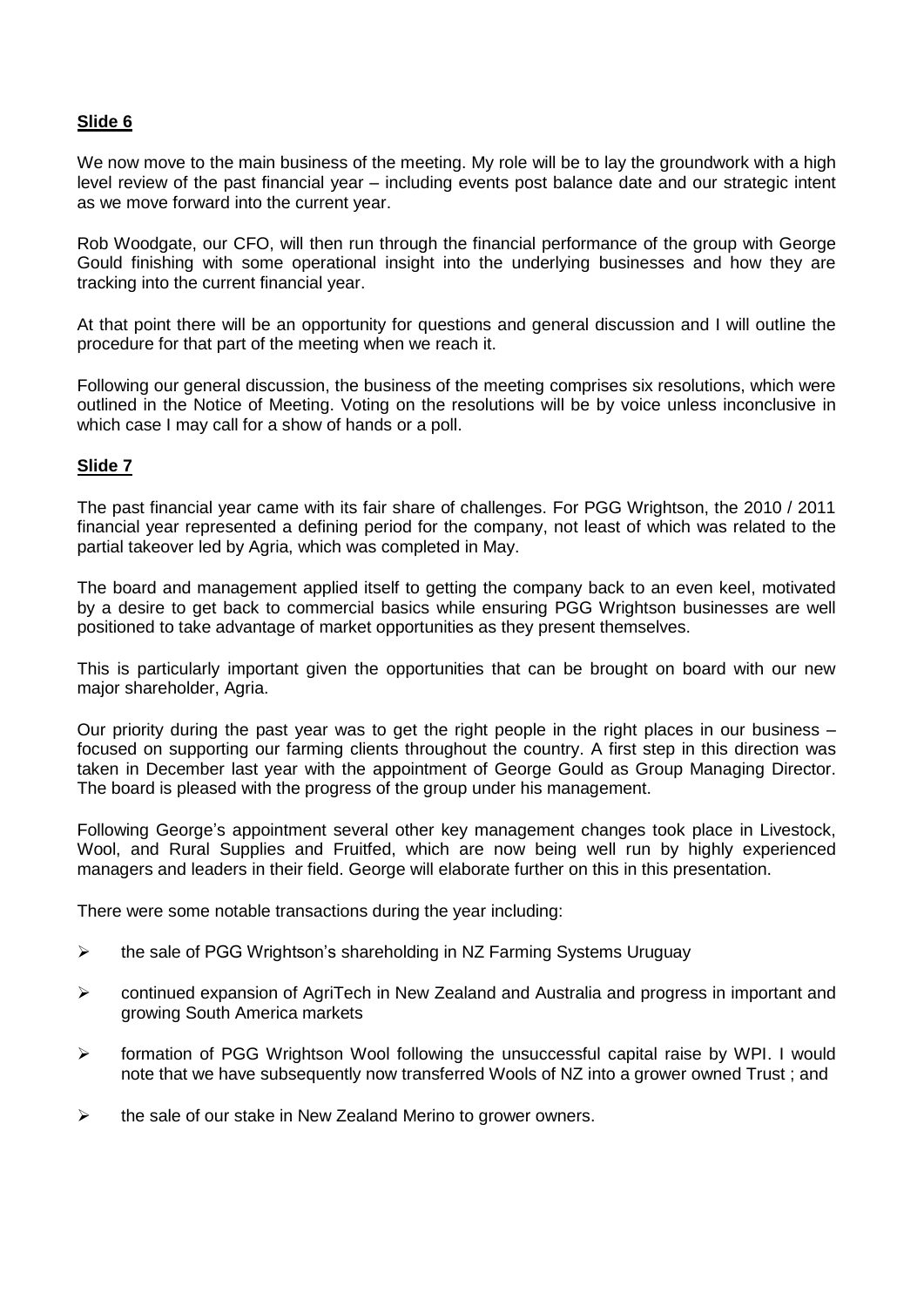While George will talk a little bit more about our operational strategy, the divestment of NZ Farming Systems Uruguay and New Zealand Merino had a beneficial impact on our balance sheet, serving to substantially reduce overall bank core debt to \$125 million by the end of the financial year.

However the most significant transaction, which occurred after balance date, was the sale of PGG Wrightson Finance to Heartland New Zealand on 31 August this year. That sale transformed PGG Wrightson"s financial position yet, through the establishment of a distribution arrangement with Heartland, we have further enhanced our ability to provide finance to our farming clients.

The sale of PGG Wrightson Finance was the subject of a shareholder"s meeting, with full explanation and disclosure of all pertinent details, back in June. Part of the consideration from the transaction is still to be collected. The CFO will elaborate in more detail shortly however; the key point here is that it"s now up to this company to collect approximately \$67 million of loans retained by PGG Wrightson as part of the sale to Heartland. Collection of those loans is continuing as a priority and good progress has been made.

The company"s bottom line result for the year ended 30 June 2011 was a loss of \$30.7 million but much of the loss arose from confronting a number of legacy items that needed to be dealt with and the CFO will cover these in more detail shortly. From the board"s perspective it was essential that we get these items behind us so that the company is capable of making quality earnings moving forward.

Finally, there has been interest around payments made to the former Managing Director, Tim Miles, following his resignation in October last year.

I wish to comment briefly on this, given that there has been some misreporting of the nature of the payment made by the company. The payment should not have been described as "ex gratia", rather the payment was a severance payment authorised by the board after taking into account the relevant circumstances, including contractual entitlements under Mr Miles' terms of employment entered into in 2008.

Appropriate advice was received by the board and payment was made in accordance with PGG Wrightson"s contractual obligations.

This matter was completed more than a year ago, and has been disclosed in the annual report. I trust this explanation will clarify any confusion as to the basis for the payment.

I will now hand you over to Rob Woodgate to provide an overview of the Group"s financial position.

### **Slide 8 – FINANCIAL REVIEW, CFO**

#### **Slide 9**

As we noted in our annual financial statements our trading results for 2011 reflected mixed operating conditions across the Group. Positive performances from Livestock and Rural Supplies businesses were diluted by unseasonal weather conditions in Australia.

EBITDA was reported at \$49.4 million, with net profit after tax being a loss of \$30.7 million.

The post-tax result takes into consideration a number of impairments and provisions relating to the integration of Wool Partners International, Silver Fern Farms and restructuring costs amongst other items. These items are one-off in nature and with the exception of the restructuring costs are noncash with respect to this year"s results.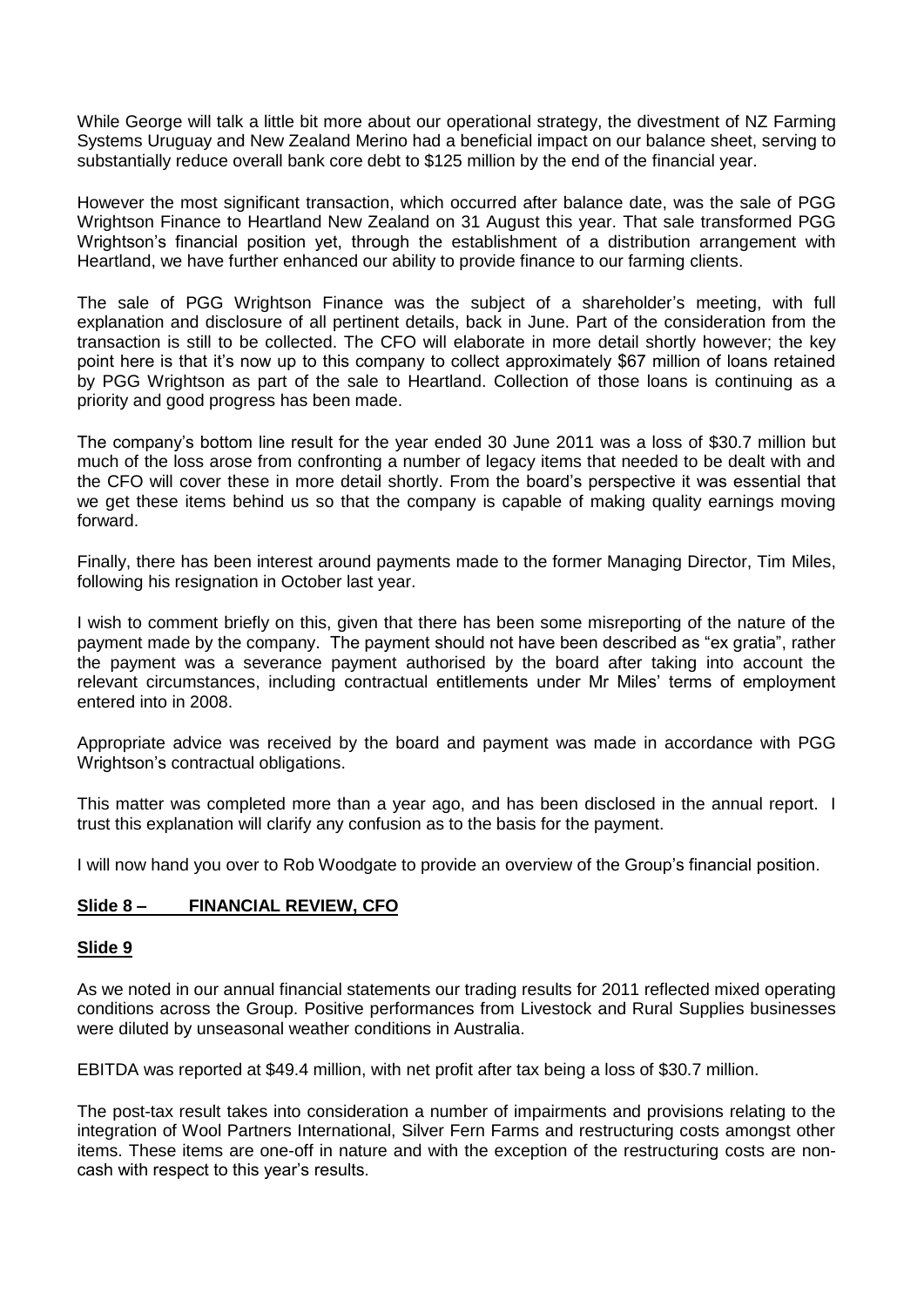On 31 August we finalised the sale of our Finance business to Heartland Building Society. The sale was effectively at the net tangible assets (NTA) value of approximately \$99 million. In the original transaction there were no cash flows predicted on the day of the transaction, however changes made to the loan book between the announcement and sale meant that we realised approximately \$15 million of cash on the day the sale concluded. As of today, we have 12 loans with a net value of \$67 million held in a 'special purpose vehicle' – PGG Wrightson Rural Capital Limited. We are working to exit the majority of these loans within the next year.

## **Slide 10**

The results of AgriServices businesses were supported by positive performances from Livestock which reported improved EBITDA of \$16.4 million and Rural Supplies – up to \$24.2 million - with the heightened dairy payout and high sheep and beef prices continuing to support spending confidence. This spilled over into areas such as Real Estate and Irrigation and Pumping. We were also pleased with returns from South America despite NZ dollar currency strength toward the end of the fiscal year.

AgriTech"s historical trend was upset by weather conditions in Australia, flooding in Victoria and New South Wales in the run up to Christmas which provided for a cool summer. Allied with the rain falls, this resulted in feed being available without the need to re-pasture, something we had never seen in this part of the world. To some extent this offset what was otherwise a positive season for Brassica sales in New Zealand. The September earthquake did result in some disruption to our distribution infrastructure and there were costs associated with our distribution and coating facility at Rolleston, just outside Christchurch. Agri-feeds, our animal nutrition business, showed a positive year on year performance built on the roll out of new product ranges and good underlying molasses volumes.

### **Slide 11**

Increases in trade receivables to \$230.0 million are related to the inclusion of our Wool business into the group numbers and higher debtor balances in South America, while the rest of the Group was similar in performance to last year. The situation is similar with inventories which are at \$230.3 million, with the Group holding approximately \$10.0 million of wool at the end of the year. The increase in fixed assets relates to acquisitions during the year – notably of Keith Seeds, Corson Maize and South Edge Seeds. These factors, inventory and debtor increases along with the acquisitions led to a comparatively lower cash flow from operating activities.

I will now hand over to George Gould who will provide the operational detail and some insight into our expectations for the year ahead.

### **Slide 12 – MANAGING DIRECTOR'S ADDRESS**

### **Slide 13**

As the chairman made clear in his presentation the past financial year has been a defining one for PGG Wrightson.

Our objective is to excel in our core businesses. These are Seed and Grain, Rural Supplies and Fruitfed, Livestock, Wool, Real Estate, Irrigation and Pumping and consulting through Agriculture New Zealand. As a rural servicing company, PGG Wrightson needs to deliver a quality service to its clients. That means a high degree of responsiveness with the right priced quality service on a timely basis.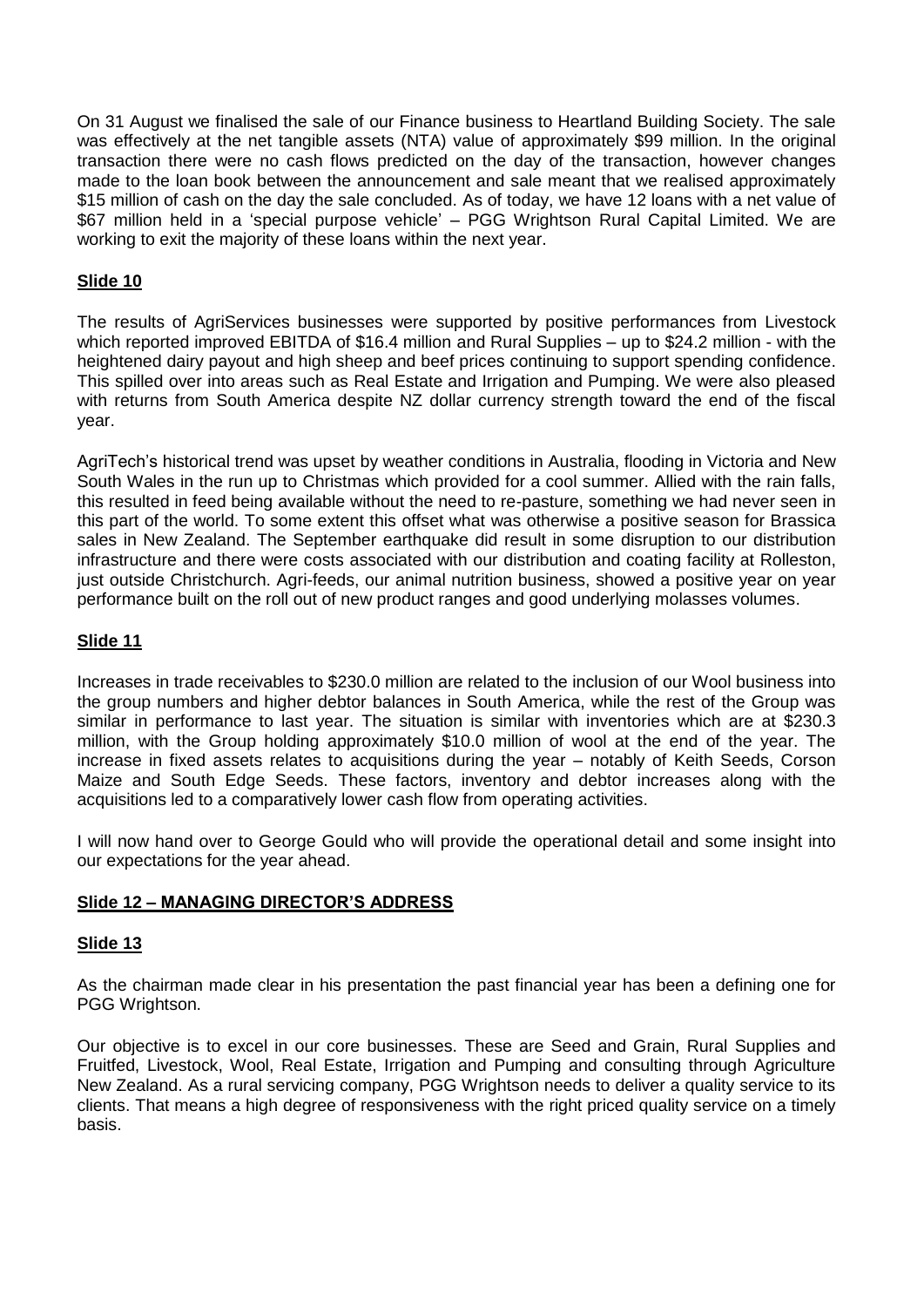In Livestock that means agents that look after their clients with good pricing options, preferably ahead of market trends, so as to add value to our farmer clients' businesses. In Seeds, it is primarily about producing high performance cultivars that deliver superior grazing outcomes. With Rural Supplies it means well stocked and right priced stores with expert reps in the field who understand their clients" needs and have the expertise to back it up. In Real Estate, obviously, it"s having a network second to none in this country, to get the top price for vendors and the best properties for buyers.

# **Slide 14**

As Managing Director I am helping to build a culture throughout the company, from the board down to reps, which delivers good outcomes for farmers. On my watch, we"ll be sticking to our knitting, and it was on that basis that I was appointed to the job.

With the board's support I have now put in place a management team to run business units which deliver these outcomes.

I am proud to say that the new faces on the leadership team represent some of the country"s leading industry specialists in their fields. Nigel Thorpe and Cedric Bayly, who head up Livestock and Wool respectively, bring a combined 60 years expertise while Stephen Guerin, who until recently headed up Fruitfed, where he spent 23 years in various roles, has now taken over responsibility for our retail operations through both PGG Wrightson Rural Supplies and Fruitfed.

John McKenzie, head of our AgriTech division, encompassing grain seed and Agri-feeds, which together produce the largest percentage of the group"s profits, blends an understanding of science and managerial acumen and has recently been recognised as one of the key influencers in New Zealand agriculture (*Primary Magazine, June 2011).* 

Carlos Miguel de Leon, who joined PGG Wrightson in 1999 as business development manager for Wrightson Pas in Uruguay, has been an instrumental part of our growth on that continent.

Stuart Cooper, who heads our Real Estate company, has done a good job steering our real estate business through some troubled waters since the market peaked in 2007 prior to the Global Financial Crisis.

John Parker, GM of Irrigation and Pumping and Colin Spence of Agriculture New Zealand are both experts in their fields helping to contribute meaningfully to the group's earnings.

The managerial team is fortunate to have first class financial and legal expertise in CFO Rob Woodgate and General Counsel and Company Secretary Julian Daly and their respective teams.

### **Slide 15**

In order to keep close to our client"s needs, we have in place a team of regional managers. This map represents PGG Wrightson"s view of New Zealand. We currently have 98 stores supported by several offices and distribution centres. 10 regions are managed by a team of Regional Managers supported by a national sales manager. During the year there were some changes at this regional level with an overriding focus to ensure that the right management was in place.

### **Slide 16**

Rural Supplies and Fruitfed improved profitability in the past financial year, tracking spending confidence but also improving market share in certain key categories.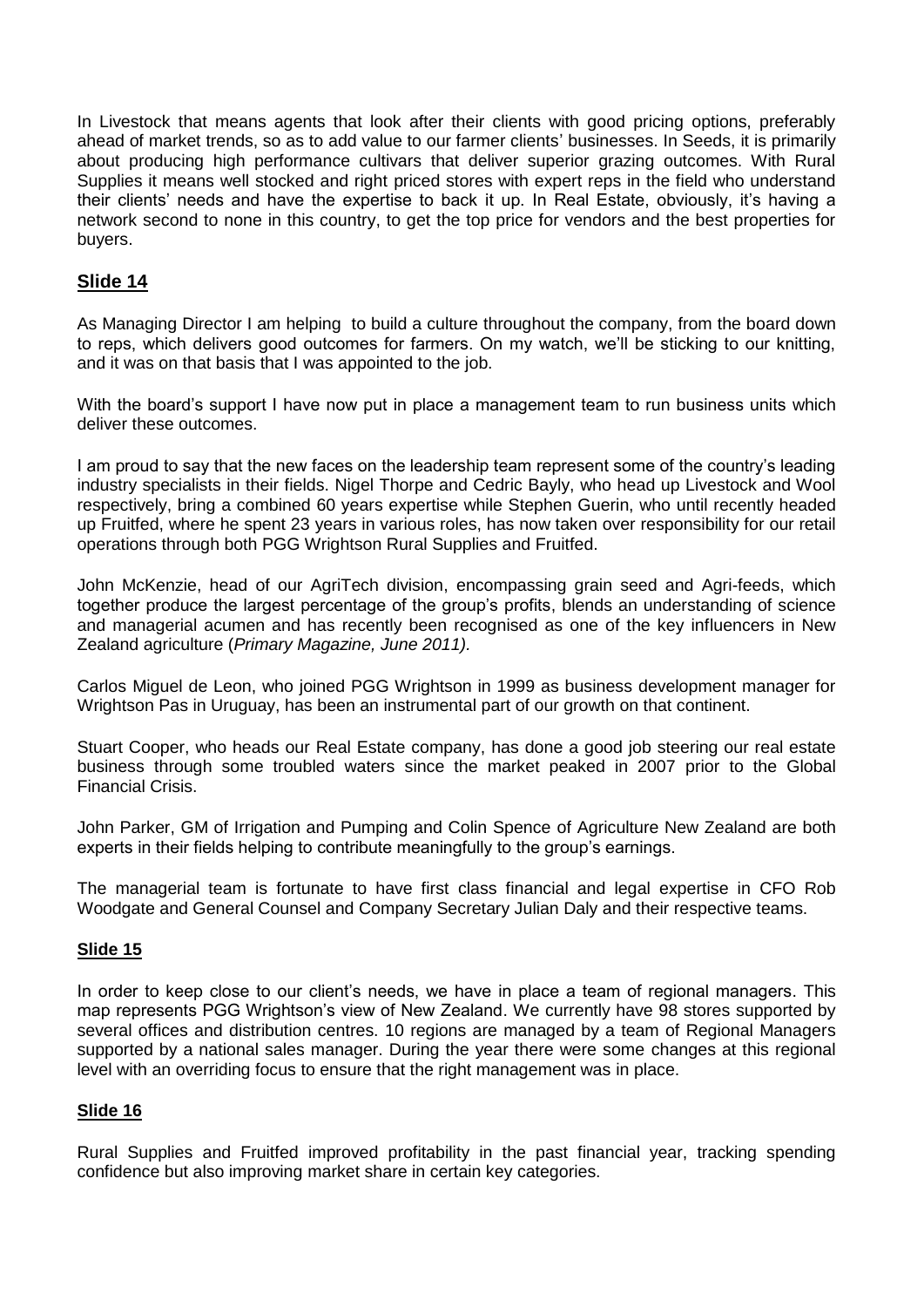We are paying a great deal of attention to this part of our business. Stephen Guerin, our GM of Rural Supplies and Fruitfed is clearly focused on lifting the capability of our people and our processes, ensuring we get our logistics and supply chain in order while getting the right products in store for our customers, at the right time.

Our Livestock business is in growth mode, particularly with dairy. The team is well run by career specialist Nigel Thorpe. We are pleased that we have further expanded our operations in Manawatu and Taranaki.

Agonline, New Zealand"s only dedicated livestock auction channel, continues to gain traction as livestock farmers start to realise the convenience of nationwide trading opportunities from the comfort of their computer. We have also successfully fulfilled the terms of a live dairy heifer export contract into Vietnam and we see good growth in that space.

Our wool division is tracking well, on the back of higher wool prices and we remain committed to enhanced profitability on the strength of our brokering and handling businesses run by wool career specialist Cedric Bayly.

Irrigation and pumping continues to trade ahead of plan and the focus has been on increasing capacity of that business while managing costs.

It"s a similar story with real estate, which continues to improve performance and retain the number one position in this market space.

We are also exploring opportunities in Uruguay, where high international commodity and agricultural product pricing has seen capital inflow into the country and heightened on-farm expenditure into irrigation and supplies. Results through the first quarter look promising.

### **Slide 17**

Our New Zealand seeds business suffered substantial damage during the September 2010 earthquake, principally to storage systems at our key distribution and coating facility at Rolleston. Ultimately the financial impact was limited by the swift action and resourcefulness of the seeds team. I would acknowledge the effort made by not only our team but also the many suppliers and clients who helped out in what was a difficult situation.

In Australia our seed business was impacted by an unusually wet year, with reduced demand from farmers. The South American business, for its part, did well with results meeting or exceeding expectations. In that area we are placing an increased focus on the pasture seed category as the prospects for pastoral farming improve in that market category.

Our grain business continues to record good growth on strong sales of cereal planting seed during both spring and autumn seasons, the successful introduction of new wheat and cultivars to the market and completion of a new silo at our Walton maize processing and storage site in the Waikato.

Agri-feeds, the leading importer of cane molasses as a liquid feed supplement in the dairy sector, made good progress during the year with the rollout of RumenX, a calf rearing system from Argentina. Agri-feeds also distribute Time Capsule, a treatment for facial eczema which we are confident will help underpin growth in this business.

### **Slide 18**